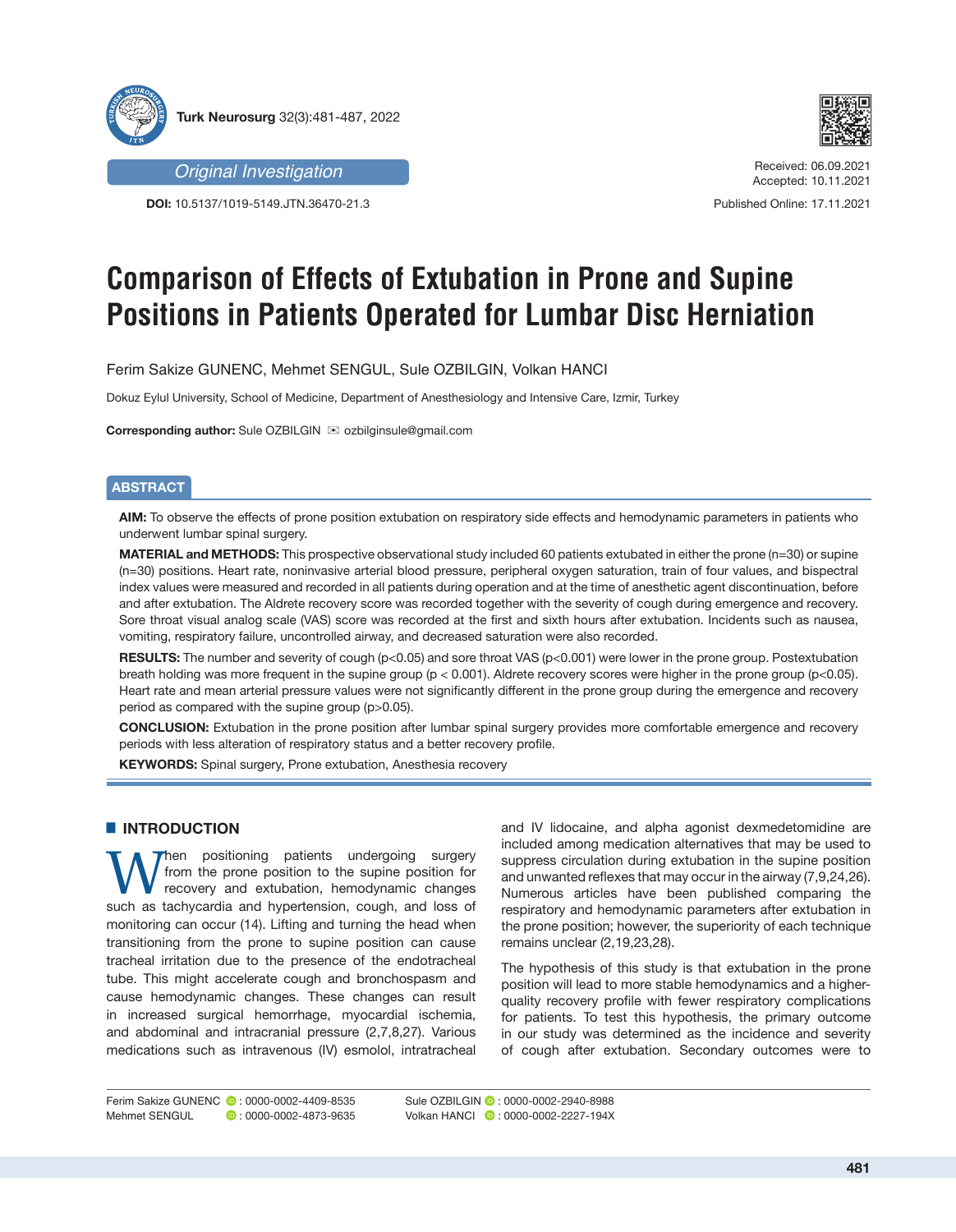compare extubation and recovery duration, sore throat, and hemodynamic changes in patients extubated in either the prone or supine position.

# █ **MATERIAL and METHODS**

After receiving permission from the Ethics Committee (24.02.2020/5298-GOA), and written informed consent from patients; the study included American Society of Anesthesiologists (ASA) I-II patients aged 18–65 years undergoing elective lumbar surgery at the neurosurgery clinic at Dokuz Eylul University Faculty of Medicine central operating rooms.

Patients were divided into two groups: supine (S) and prone (P). Patient allocation was determined using the block randomization method. Patients included in the supine group (Group S, n=30) were extubated in the supine position, whereas patients included in the prone group (Group P, n=30) were extubated in the prone position.

#### **Exclusion Criteria**

We excluded cases considered to have, or with a history of, difficult intubation; with more than two intubation attempts; with airway hyperactivity such as upper respiratory tract infection; asthma; bronchitis; uncontrolled hypertension; obstructive sleep apnea; and morbid obesity (body mass index > 35 kg/m<sup>2</sup> ) (28).

#### **Anesthesia Method**

All patients underwent routine monitoring and anesthesia methods used in our clinic. Routine monitoring consisted of electrocardiogram, pulse oximetry, noninvasive blood pressure measurement, end-tidal  $CO<sub>2</sub>$ , axillary skin temperature probe, bispectral index (BIS), and train of four (TOF). For preoperative sedation, 0.02 mg/kg IV midazolam was administered.

Anesthesia induction was performed with a 2-minute infusion of 0.2 μg/kg/min remifentanil and IV 2% lidocaine 1 mg/kg, followed by IV 2 mg/kg propofol and IV 0.5 mg/kg rocuronium. After induction, patients were ventilated with 6 L/min 100% oxygen through a face mask for 2 minutes until intubation. Anesthesia maintenance was provided by 1 MAC (2%) sevoflurane and 50%  $O_2$ /air mixture and 0.1–0.4  $\mu$ g/kg/min remifentanil (25).

All patients had anesthesia depth standardized with BIS monitoring (ASPECT A-2000 BIS XP monitor). BIS values were held between 40 and 60 (15). The BIS value was set by regulating the sevoflurane dose. All patients had neuromuscular junction monitoring with TOF guard (TOF GUARD, Biometer International A.S., Denmark), and an endotracheal tube (ETT) was inserted when the TOF was zero. During the surgical procedure, a neuromuscular blocker agent was administered when TOF > 1 twitch was displayed (11). After endotracheal intubation, the ETT cuff pressure was measured with a manometer (cuff pressure manometer, Rüsch, Germany) and inflated with air when it was below 20 cm  $H<sub>2</sub>O$  (6). Patients were turned to the prone position on the operating table with their heads in the neutral position, and a donut cushion was used to prevent pressure on the face. Minute ventilation of patients was set to end-tidal CO $_{\tiny 2}$  35–40 mmHg.

In the supine group, the administration of anesthetic agent was stopped without stopping monitoring after patients were turned to the supine position from the prone position. The patient group in the prone position had the anesthetic agent administration stopped after skin suturing. To reverse the neuromuscular block, a dose of 2.0 mg/kg sugammadex was used if the neuromuscular block reverse TOF value was less than 90%. After extubation, all patients were administered 4 L/min oxygen through a face mask. Patients were extubated and monitored by the same anesthesiologist.

With the aim of providing postoperative analgesia to patients, tramadol 1 mg/kg and paracetamol 1000 mg were administered toward the end of the operation.

The anesthesia duration (duration from induction until anesthetic agents were stopped), surgery duration (from surgical incision until skin closure), emergence duration (duration from completion of surgical suturing until extubation), and extubation duration (duration from cessation of anesthetic agents until extubation) were recorded for patients.

Heart rate and mean blood pressure were recorded before anesthesia induction and before extubation. Heart rate and mean blood pressure were recorded again every minute until 5 minutes after extubation and in the  $10<sup>th</sup>$ , 15<sup>th</sup>, and  $30<sup>th</sup>$  minutes after extubation. If SpO<sub>2</sub> was <90% for more than 30 seconds, desaturation was recorded (28).

The number of coughs by the patient every minute in the first 4 minutes after extubation and in the  $10<sup>th</sup>$ ,  $15<sup>th</sup>$ , and  $30<sup>th</sup>$  minutes was recorded. Cough severity was classified as none–mild (only a single cough), moderate (more than one, short-duration cough), and severe (more than one cough lasting longer than 5 seconds) (10). If patients had cessation of respiration for longer than 20 seconds, breath holding was assessed and recorded (28).

Patients were examined for sore throat in the first and sixth hours by a physician blind to the groups. Patients were asked whether they had sore throat, and if so, the visual analog scale (VAS) value was recorded (28). Respiratory (laryngospasm, bronchospasm) and cardiac (arrhythmia, bradycardia, hypotension, hypertension, etc.) complications occurring during extubation were recorded. Patients were determined to be out of recovery when the Aldrete score was >8. Aldrete scores and duration in recovery were recorded (1).

#### **Power Analysis**

The primary outcome was determined as the incidence of cough after the extubation. With this aim, we used the study by Yorukoglu et al. (28). In this study, they found that the incidence of cough at 1 minute after extubation in the supine position was 40%, whereas the incidence of cough at 1 minute after extubation in the prone position was 8.5%. Using the incidence of cough at 1 minute after extubation values obtained in this study, with alpha error 5%, beta error 20%, and 80% power, we calculated that both groups needed to include 28 patients. Accepting a patient loss rate of 10% due to various reasons, with the addition of this rate, the plan was to include 30 patients in each of the two groups.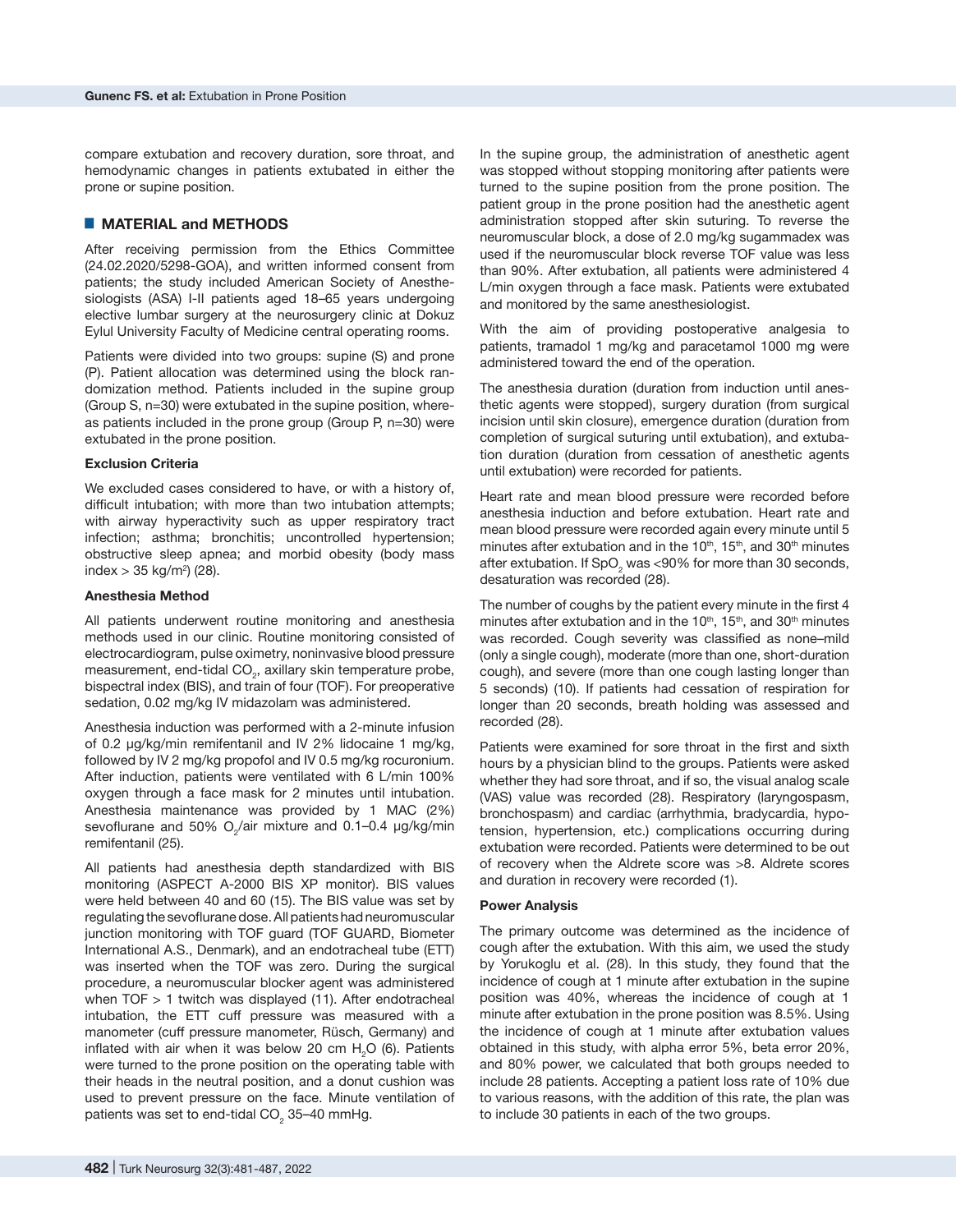# **Statistical Analysis**

Study data were entered into and analyzed with the Statistical Package for the Social Sciences (SPSS Inc, Chicago, IL, USA) 24.0 program. Continuous values are given as mean  $\pm$  standard deviation (mean  $\pm$  SD), whereas categorical data are given as number (n) and percentage (%). Data with continuous values were first assessed using the Kolmogorov–Smirnov test for fit to normal distribution. According to group numbers, two-way groups with normally distributed data were analyzed using the independent samples *t*-test (Student *t*-test), whereas the Mann–Whitney *U* test was used for two-way groups without normally distributed data. The paired sample *t*-test was used for in-group analysis. Variables denoting frequency were analyzed with the chi-square test and Fisher's exact test. p values less than 0.05 were accepted as statistically different.

# █ **RESULTS**

The study included patients aged 18–65 years of age with ASA I-II undergoing elective lumbar surgery at the neurosurgery clinic in the central operating rooms of Dokuz Eylul University Faculty of Medicine. The study included 60 patients, with 30 in the prone position and 30 in the supine position. All patients completed the study.

There were no statistically significant differences in gender, ASA risk distribution, smoking rates, mean age, mean height, mean weight, or mean body mass index between patients in the supine group and those in the prone group (p>0.05; Table I).

Except for emergence (p<0.001) and recovery durations (p<0.05), there were no significant differences between the operational durations within the groups (p>0.05; Table II).

Aside from one parameter, there were no significant differences in systolic pressure, diastolic blood pressure, mean blood pressure, or heart rate between patients extubated in the prone and supine positions (p>0.05). A significant difference was found only for systolic blood pressure in the 30<sup>th</sup> minute after extubation (p<0.05; Figure 1).

Patients extubated in the prone position after extubation and in the first minute after extubation had significantly lower cough count and severity as compared with patients extubated in the supine position (p<0.05). There were no significant differences between the groups at any other measurement times (p>0.05; Table III).

One patient in the prone group and ten patients in the supine group were observed to hold their breath for longer than 20 seconds. There was a significant difference identified between the supine and prone groups in terms of holding breath for longer than 20 seconds (p<0.001). Desaturation after extubation was observed in three patients in the supine group. There was no significant difference in the development of desaturation after extubation (p>0.05; Table IV).

|                                              | Group $P(n=30)$ | Group $S(n=30)$ | All patients $(n=60)$ |
|----------------------------------------------|-----------------|-----------------|-----------------------|
| Woman, $n$ $(\%)$                            | 10(33.3)        | 10(33.3)        | 20(33.3)              |
| Male, n (%)                                  | 20 (66.7)       | 20(66.7)        | 40 (66.7)             |
| ASA 1, n (%)                                 | 3(10)           | 5(16.7)         | 8(13.3)               |
| ASA 2, n (%)                                 | 27 (90)         | 25 (83.3)       | 52 (86.7)             |
| Smoker, n (%)                                | 16 (53.3)       | 15(50)          | 31(51.7)              |
| Non-smoker, n (%)                            | 14 (46.7)       | 15(50)          | 29 (48.3)             |
| Mean Age (mean $\pm$ SD, years)              | $56.6 \pm 8.3$  | $52.6 \pm 13$   | $54 \pm 11.16$        |
| Mean Height (mean $\pm$ SD, cm)              | $164.7 \pm 9.1$ | $165.7 \pm 8.8$ | $165 \pm 9.1$         |
| Mean Weight (mean $\pm$ SD, kg)              | $73.4 \pm 11$   | $77.1 \pm 12.9$ | $75.3 \pm 12$         |
| Mean BMI (mean $\pm$ SD, kg/m <sup>2</sup> ) | $27.1 \pm 3.4$  | $28.04 \pm 3.7$ | $27.57 \pm 3.6$       |

#### **Table I:** Demographic Characteristics of Patients

**Table II:** Operational Durations for Patients (mean  $\pm$  SD)

|              | <b>Surgery duration</b><br>(min) | (min)        | Anesthesia duration Emergence duration Extubation duration Recovery duration<br>(min) | (min)         | (min)         |
|--------------|----------------------------------|--------------|---------------------------------------------------------------------------------------|---------------|---------------|
| Group P      | $152 + 49$                       | $176 \pm 50$ | $9 + 4$                                                                               | $9 + 4$       | $5 \pm 5$     |
| Group S      | $168 \pm 86$                     | $201 \pm 85$ | $18 + 6*$                                                                             | $10 + 5$      | $7.5 \pm 5^*$ |
| All patients | $160 \pm 70$                     | $188 \pm 70$ | $13 + 6$                                                                              | $9.6 \pm 3.5$ | $6.25 \pm 5$  |

*\* p<0.05, between Group P and Group S, Student t test.*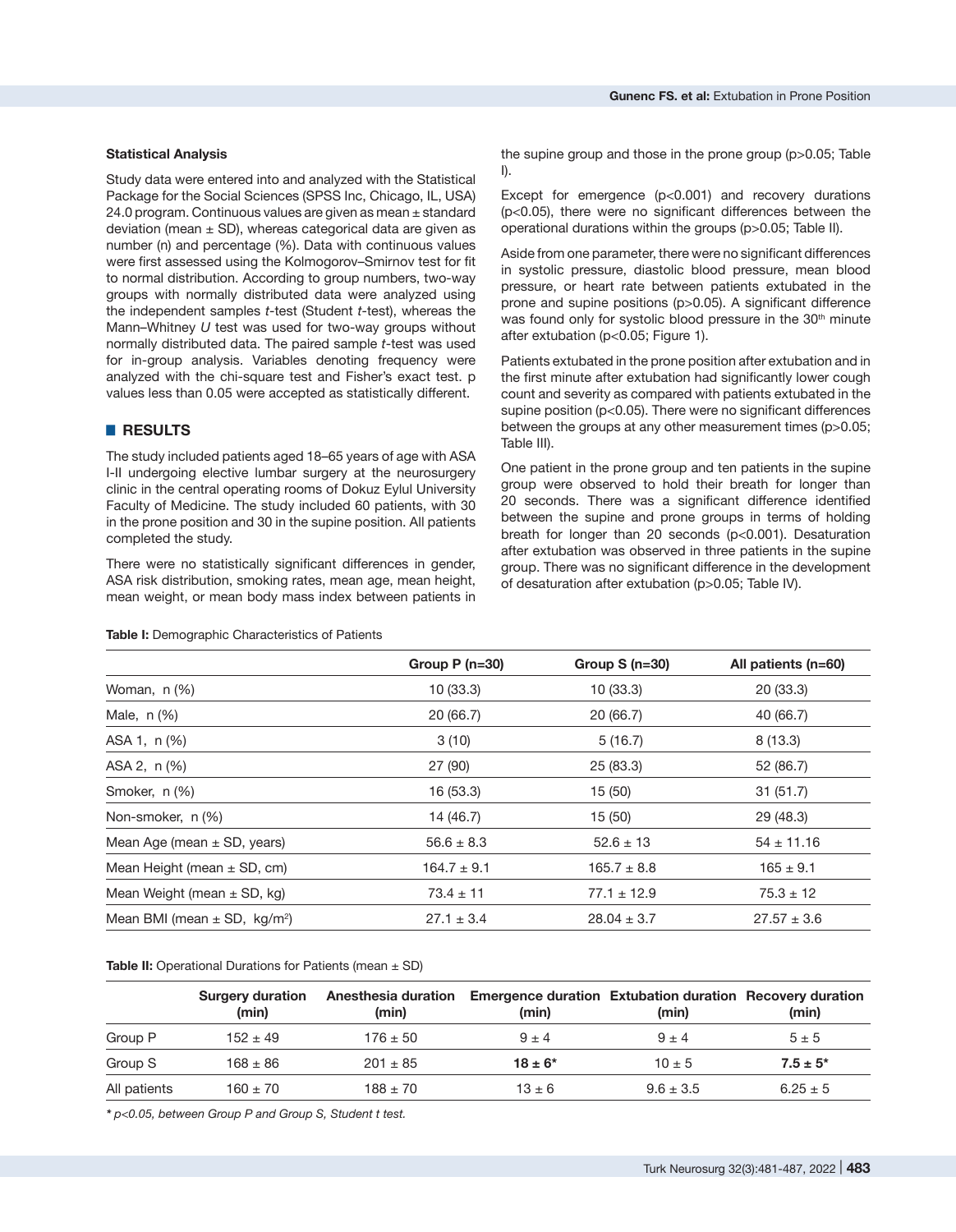

**Figure 1:** Hemodynamic data in the groups. **SAP:** Systolic arterial pressure (mmHg), **DAP:** Diastolic arterial pressure (mmHg), **MAP:** Mean arterial pressure (mmHg), **HR:** Heart rate (beats/min). **\***p<0,05; between Group P and Group S, Student t Test.

|                                     |              | <b>After</b><br>extubation* | $1st min*$ | $2nd$ min | $3rd$ min | $4th$ min | $5th$ min | $10th$ min | $15th$ min | $30th$ min |
|-------------------------------------|--------------|-----------------------------|------------|-----------|-----------|-----------|-----------|------------|------------|------------|
| Group P<br>$(n=30)$ , n $(%$ )      | Low          | 1(3.3)                      | 1(3.3)     | 0(0)      | 0(0)      | 2(6.7)    | 2(6.7)    | 1(3.3)     | 0(0)       | 0(0)       |
|                                     | Moderate     | 0(0)                        | 0(0)       | 0(0)      | 1(3.3)    | 0(0)      | 1(3.3)    | 2(6.7)     | 0(0)       | 0(0)       |
|                                     | High         | 0(0)                        | 0(0)       | 0(0)      | 1(3.3)    | 0(0)      | 0(0)      | 0(0)       | 0(0)       | 1(3.3)     |
|                                     | <b>Total</b> | 1(3.3)                      | 1(3.3)     | 0(0)      | 2(6.7)    | 2(6.7)    | 3(10)     | 3(10)      | 0(0)       | 1(3.3)     |
| Group S<br>$(n=30)$ , n $(%$ )      | Low          | 6(20)                       | 4(13.3)    | 3(10)     | 0(0)      | 2(6.7)    | 1(3.3)    | 1(3.3)     | 3(10)      | 1(3.3)     |
|                                     | Moderate     | 5(16.7)                     | 5(16.7)    | 1(3.3)    | 0(0)      | 1(3.3)    | 2(6.7)    | 1(3.3)     | 0(0)       | 0(0)       |
|                                     | High         | 0(0)                        | 0(0)       | 0(0)      | 0(0)      | 0(0)      | 0(0)      | 0(0)       | 0(0)       | 0(0)       |
|                                     | <b>Total</b> | 11 (36.7)                   | 9(30)      | 4(13.3)   | 0(0)      | 3(10)     | 3(10)     | 2(6.7)     | 3(10)      | 1(3.3)     |
| All patients<br>$(n=60)$ , n $(%$ ) |              | 12 (20)                     | 10(16.7)   | 4(6.7)    | 2(3.3)    | 5(8.3)    | 6(10)     | 5(8.3)     | 3(5)       | 2(3.3)     |

**Table III:** Cough Severity and Count for Patients

*\*p<0.05, between Group P and Group S, Chi-Square Test.*

We found significant between-group differences in sore throat VAS scores in the first and sixth hours (p<0.001; Table IV).

#### █ **DISCUSSION**

In this study, we demonstrated that patients extubated in the prone position had a significantly shorter duration of emergence and recovery duration as compared with patients extubated in the supine position. Patients undergoing extubation in the prone position were determined to have significantly lower cough frequency up to the second minute after extubation, frequency of breath holding after extubation, and mean sore

throat scores in the first and sixth hours as compared with patients who underwent extubation in the supine position.

Respiratory events such as cough, breath holding, and laryngospasm in the extubation and recovery period are linked to irritation of the airway during removal of the orotracheal tube and aspiration (2,5,16,17,20,21,28). Cough in the emergence period may cause hypertension, cardiac dysrhythmia, myocardial infarctus, postoperative surgical hemorrhage, laryngospasm, and elevations in abdominal, ocular, and intracranial pressure (5,16,17,20,21,28). Deep extubation (removing the endotracheal tube when the patient is in deep anesthesia);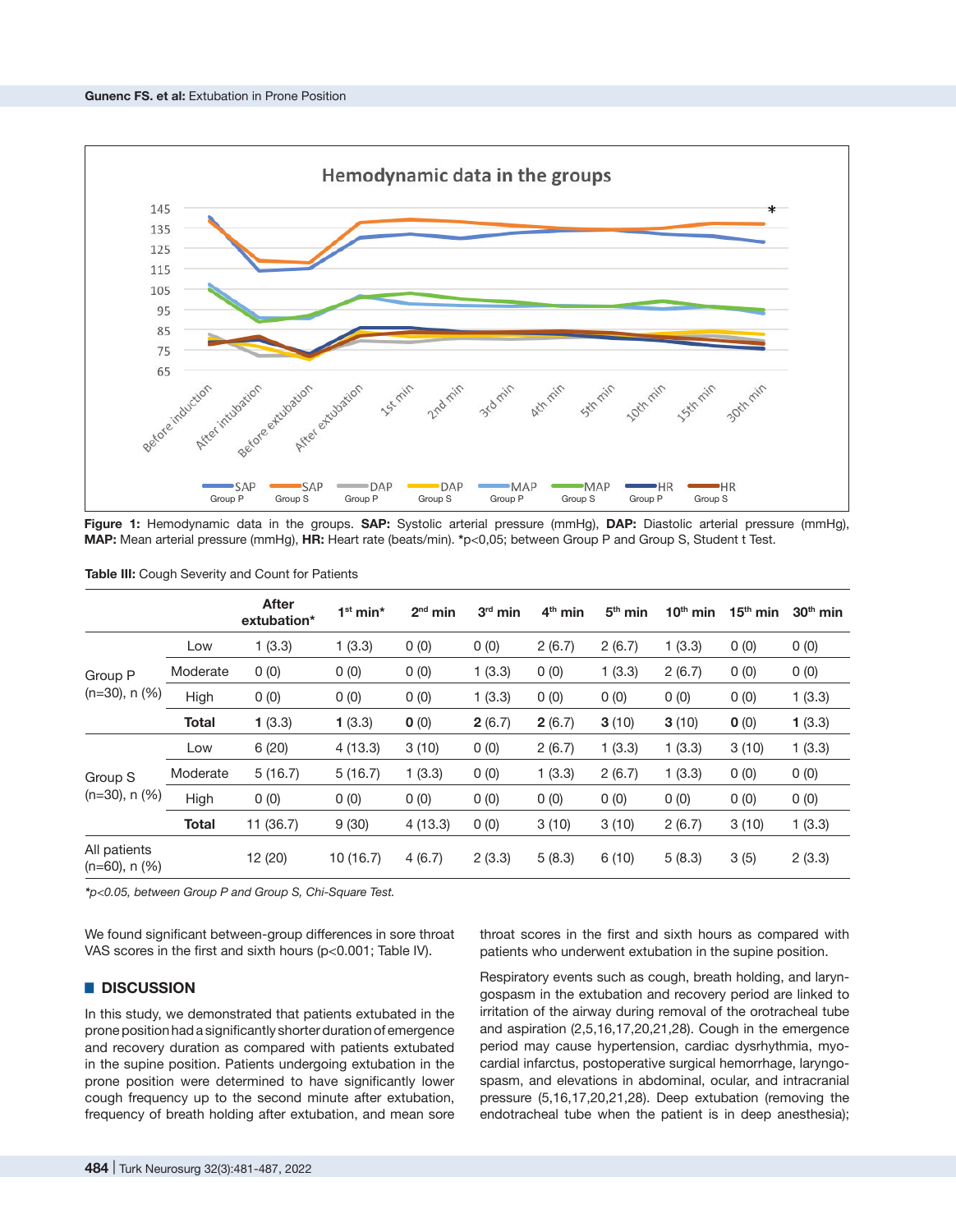| 1 <sup>st</sup> hour VAS sore throat score* |                                       |                                       |                                     | 6 <sup>th</sup> hour VAS sore throat score* |                                       |                                       |                                            |
|---------------------------------------------|---------------------------------------|---------------------------------------|-------------------------------------|---------------------------------------------|---------------------------------------|---------------------------------------|--------------------------------------------|
| <b>VAS</b>                                  | <b>Group P</b><br>$(n=30)$<br>$n$ (%) | <b>Group S</b><br>$(n=30)$<br>$n$ (%) | All patients<br>$(n=60)$<br>$n$ (%) | <b>VAS</b>                                  | <b>Group P</b><br>$(n=30)$<br>$n$ (%) | <b>Group S</b><br>$(n=30)$<br>$n$ (%) | <b>All patients</b><br>$(n=60)$<br>$n$ (%) |
| 0                                           | 25 (83.3)                             | 15 (50)                               | 40 (66.7)                           | 0                                           | 22 (73.3)                             | 15 (50)                               | 37(61.7)                                   |
|                                             | 1(3.3)                                | 0(0)                                  | 1(1.67)                             |                                             | 2(6.7)                                | 0(0)                                  | 2(3.3)                                     |
| 2                                           | 0(0%                                  | 3(10)                                 | 3(5)                                | $\overline{c}$                              | 0(0)                                  | 1(3.3)                                | 1(1.67)                                    |
| 3                                           | 1(3.3)                                | 6(20)                                 | 7(11.7)                             | 3                                           | 3(10)                                 | 0(0)                                  | 3(5)                                       |
| 4                                           | 2(6.7)                                | 3(10)                                 | 5(8.3)                              | $\overline{4}$                              | 0(0)                                  | 4(13.3)                               | 4(6.7)                                     |
| 5                                           | 1(3.3)                                | 1(3.3)                                | 2(3.3)                              | 5                                           | 0(0)                                  | 4(13.3)                               | 4(6.7)                                     |
| 6                                           | 0(0)                                  | 1(3.3)                                | 1(1.7)                              | 6                                           | 2(6.7)                                | 3(10)                                 | 5(8.3)                                     |
| 7                                           | 0(0)                                  | 1(3.3)                                | 1(1.7)                              | 7                                           | 1(3.3)                                | 2(6.7)                                | 3(5)                                       |
| 8                                           | 0(0)                                  | 0(0)                                  | 0(0)                                | 8                                           | 0(0)                                  | 1(3.3)                                | 1(1.7)                                     |

Table IV: VAS Scores for Sore Throat in 1<sup>st</sup> and 6<sup>th</sup> Hours in the Groups

*\* p<0.05, between Group P and Group S, Chi-Square Test.*

topical, IV, or endotracheal lidocaine administration; acupuncture; and IV magnesium administration were shown to have positive effects on extubation complications (2,28). However, the significance and effects of different extubation techniques on airway reactivity are little studied (28).

For patients undergoing spinal surgery in the prone position, a variety of studies have found that those extubated in the prone position have a lower incidence of cough as compared with those extubated in the supine position (4,12,13,18,19,23,28). Airway reactivity and cough upon emergence from anesthesia are considered to be linked to excessive tracheal irritation from the endotracheal tube. A study by Yorukoglu et al. compared prone and supine extubation after spinal surgery and reported that patients undergoing prone extubation both with and without IV lidocaine had lower cough numbers in the first 4 minutes after extubation as compared with the supine groups (28). In their study, Ozden et al. emphasized that smokers have more frequent respiratory complications linked to airway irritation during extubation (19). Olympio et al. (18), and Yorukoglu et al. (28) included smokers and patients with reactive airway in their study groups, whereas Goyal et al. (12), and Srivastava et al. (23) excluded smokers. In our study, we researched the severity of cough during both extubation and recovery periods. The group extubated in the supine position was observed to have more pronounced severity of cough as compared with the prone group, which is similar to the findings of previous reports.

Positioning patients from the prone position to the supine position increases the incidence of this tracheal irritation and hence cough (18). Olympio et al. did not observe a significant difference between the two groups in terms of the presence of sore throat (18). However, when they compared sore throat incidence in the supine extubation with IV lidocaine, Yorukoglu et al. observed sore throat less frequently in the prone position (28). Patients extubated in the prone position were observed

to a reduced incidence of sore throat. The results of sore throat incidence in our study are in parallel with the findings of Yorukoglu et al. (28) but in contrast with that of Olympio et al. (18). The discrepancy in these results might be the result of differences in study designs or the low number of patients in the groups.

Although our patients extubated in the supine position had their anesthetic agents discontinued after turning to the supine position and beginning the emergence process, ten of these patients were observed to have straining and breath holding linked to irritation of the intubation tube. It is considered that these patients had anesthetic depth permitting to surgical stimuli, which was insufficient for turning from the supine to prone position. That might be reason why patients extubated in the supine position were observed to have more breath holding.

The most important limiting factor about prone extubation is ensuring safety of the airway. Olympio et al. stated that reliable extubation in the prone position could be provided for limited numbers of patients (18). They emphasized that they excluded from their study patients with difficult airway and obesity. In our study, we excluded patients with morbid obesity, difficult airway, and airway hyperactivity, which increase the risk for emergence of airway problems. The results of our study should be interpreted by considering this exclusion factor.

In our study, the operational durations of anesthesia, surgery, emergence, and extubation were noted. Similar to the study by Yorukoglu et al. (28), there was no significant time difference observed in our study, except for the durations of emergence and extubation. Shortening these durations will reduce the total duration of surgery and may provide benefits of more efficient use of the operating room. Similar to a study by Ozden et al. (19), we found a significant difference among our patients in the time needed to reach an Aldrete score of >8.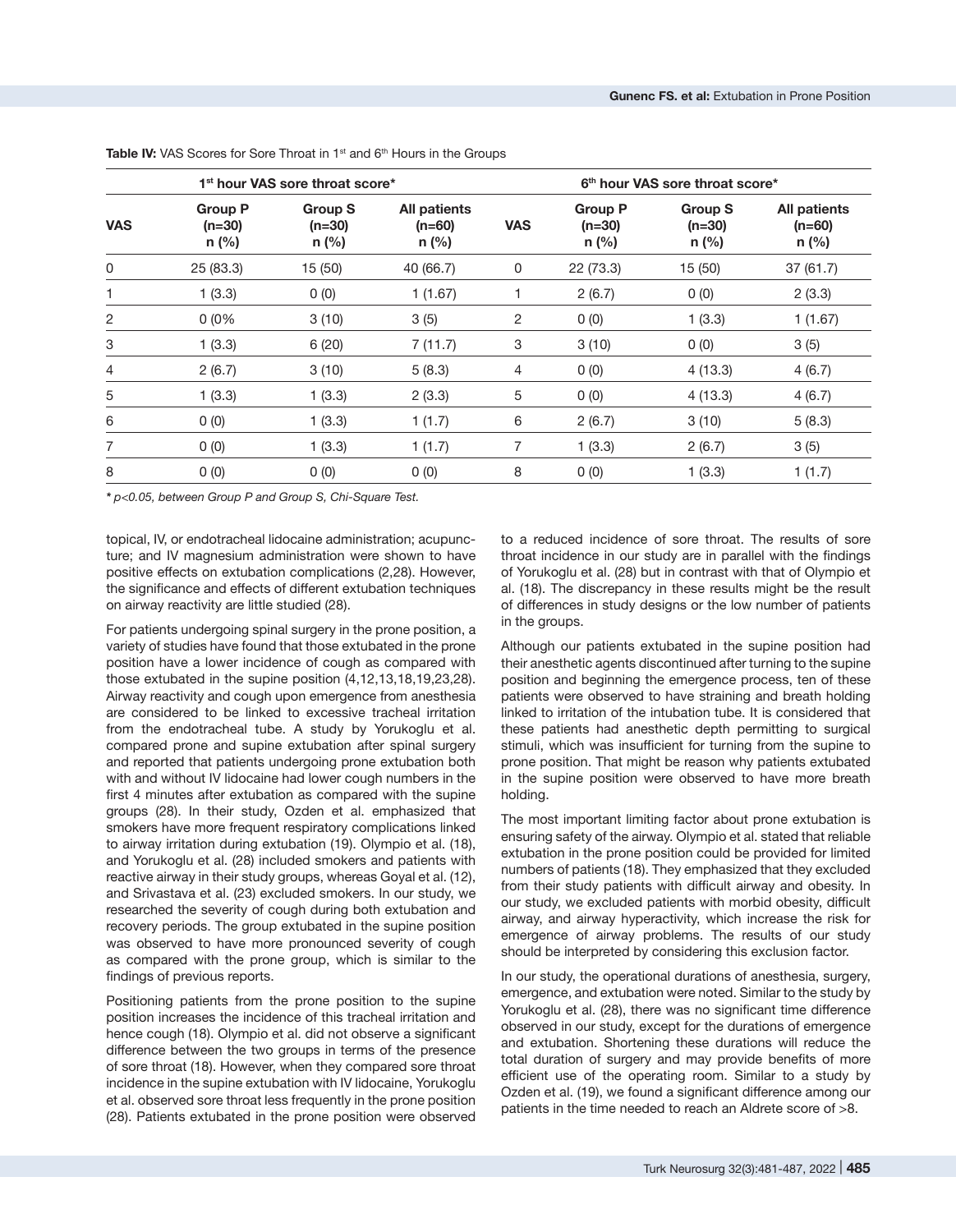After lumbar spinal surgery, significant respiratory changes are observed when moving the patient from the prone position to the supine position during the recovery period (3). This situation is more pronounced for patients with cardiac and/ or pulmonary disease (22). More stable hemodynamics were observed during the emergence of patents extubated in the prone position after surgery (4,12,18,19,28). In studies that compared the extubation methods among two groups undergoing spinal surgery and evaluates the hemodynamic results, Srivasta et al found that hypertensive patients extubated in the prone position were as hemodynamically stable as normotensive patients were (23). Ozden et al. stated that heart rate and mean arterial pressure values were more stable in the extubation and recovery periods in the prone group (19). Different from other researchers, Kumar et al. revealed no differences in hemodynamic parameters of patients extubated in the prone or supine position in a randomized controlled study of 60 ASA I-II patients aged from 18–65 years (13). Similar to these previous reports, we have also observed hemodynamic stability in prone-extubated patients; however, this difference did not reach statistical significance. This hemodynamic stability in our study might be related to the method of analgesia used.

During emergence from surgeries performed in the prone position, patient monitoring is disrupted when turning the patient from the prone position to the supine position, and this cessation is more frequently observed when patients are extubated in the supine position (4,12,13,18,23,28). Olympio et al. noted the duration of demonitoring in patients with monitoring disruption due to positioning (18). In a group of 21 patients with extubation in the prone position, 19 did not experience monitoring loss; however, all 24 patients with extubation in the supine position had monitoring loss. As a result, they emphasized that patients extubated in the supine position experienced more monitoring loss. Chanabassappa and Shankarnarayana noted loss of monitoring in patients extubated in both the prone and supine positions (4). One of 30 patients extubated in the prone position and 30 of 30 patients extubated in the supine position experienced monitoring loss. Hemodynamic changes are most commonly observed during the time when patients are turned from the prone position to the supine position. In our study, monitoring continued in all patients throughout the emergence process while turning from the prone to supine position, and monitoring was not interrupted in any patient.

#### **Limitations**

Our results should be interpreted while keeping in mind that the study was designed as a prospective observational study with a limited number of patients. We lacked a control group that did not receive IV lidocaine, and postoperative analgesia was satisfactory in both groups. Thus, any differences in hemodynamics and pain might be obscured by these factors.

### █ **CONCLUSION**

The technique of prone extubation results in less cough after extubation and a reduced incidence of sore throat. These findings prove the necessity of considering prone emergence

and extubation as an alternative approach for a selected group of patients. In patients with hyperactive airways, the results of prone extubation remain to be determined. In addition, prone extubation may ensure more ergonomic use of the operating room by reducing the duration of emergence and recovery.

# █ **AUTHORSHIP CONTRIBUTION**

**Study conception and design:** FSG

**Data collection:** MS, SO

**Analysis and interpretation of results:** VH, MS

#### **Draft manuscript preparation:** FSG, SO

All authors (FSG, MS, SO, VH) reviewed the results and approved the final version of the manuscript.

#### █ **REFERENCES**

- 1. Aldrete JA: The post-anesthesia recovery score revisited. Journal of Clinical Anesthesia 7(1):89-91, 1995
- 2. Artime CA, Hagberg CA: Tracheal extubation. Respiratory Care 59(6):991-1005, 2014
- 3. Bruder N, Ravussin P: Recovery from anesthesia and postoperative extubation of neurosurgical patients: A review. J Neurosurg Anesthesiology 11(4):282-293, 1999
- 4. Channabasappa S, Shankarnarayana P: A comparative study of hemodynamic changes between prone and supine emergence from anesthesia in lumbar disc surgery. Anesth Essays Res 7(2):173-177, 2013
- 5. Cook TM, Scott S, Mihai R: Litigation related to airway and respiratory complications of anaesthesia: An analysis of claims against the NHS in England 1995-2007. Anaesthesia 65(6):556-563, 2010
- 6. Cook TM, Woodall N, Frerk C: Major complications of airway management in the UK: Results of the fourth national audit project of the royal college of anaesthetists and the difficult airway society. Part 1: Anaesthesia. Br J Anaesth 106(5):617- 631, 2011
- 7. D'Aragon F, Beaudet N, Gagnon V, Martin R, Sansoucy Y: The effects of lidocaine spray and intracuff alkalinized lidocaine on the occurrence of cough at extubation: A double-blind randomized controlled trial. Can J Anesth 60(4):370-376, 2013
- 8. Drummond J, Patel P, Lemkuil B: Anesthesia for neurologic surgery. In: Miller RD (ed), Miller's Anesthesia. 8<sup>th</sup> ed. Philadelphia: Elsevier Inc, 2015:2158-2199
- 9. Fagan C, Frizelle HP, Laffey J, Hannon V, Carey M: The effects of intracuff lidocaine on endotracheal-tube-induced emergence phenomena after general Anesthesia. Anesth Analg 91(1):201-205, 2000
- 10. Fisman EZ, Shapira I, Motro M, Pines A, Tenenbaum A: The combined cough frequency/severity scoring: A new approach to cough evaluation in clinical settings. J Med 32(3-4):181- 187, 2001
- 11. Fuchs-Buder T, Claudius C, Skovgaard LT, Eriksson LI, Mirakhur RK, Viby-Mogensen J: Good clinical research practice in pharmacodynamic studies of neuromuscular blocking agents II: The Stockholm revision. Acta Anaesthesiologica Scandinavica 51(7):789-808, 2007